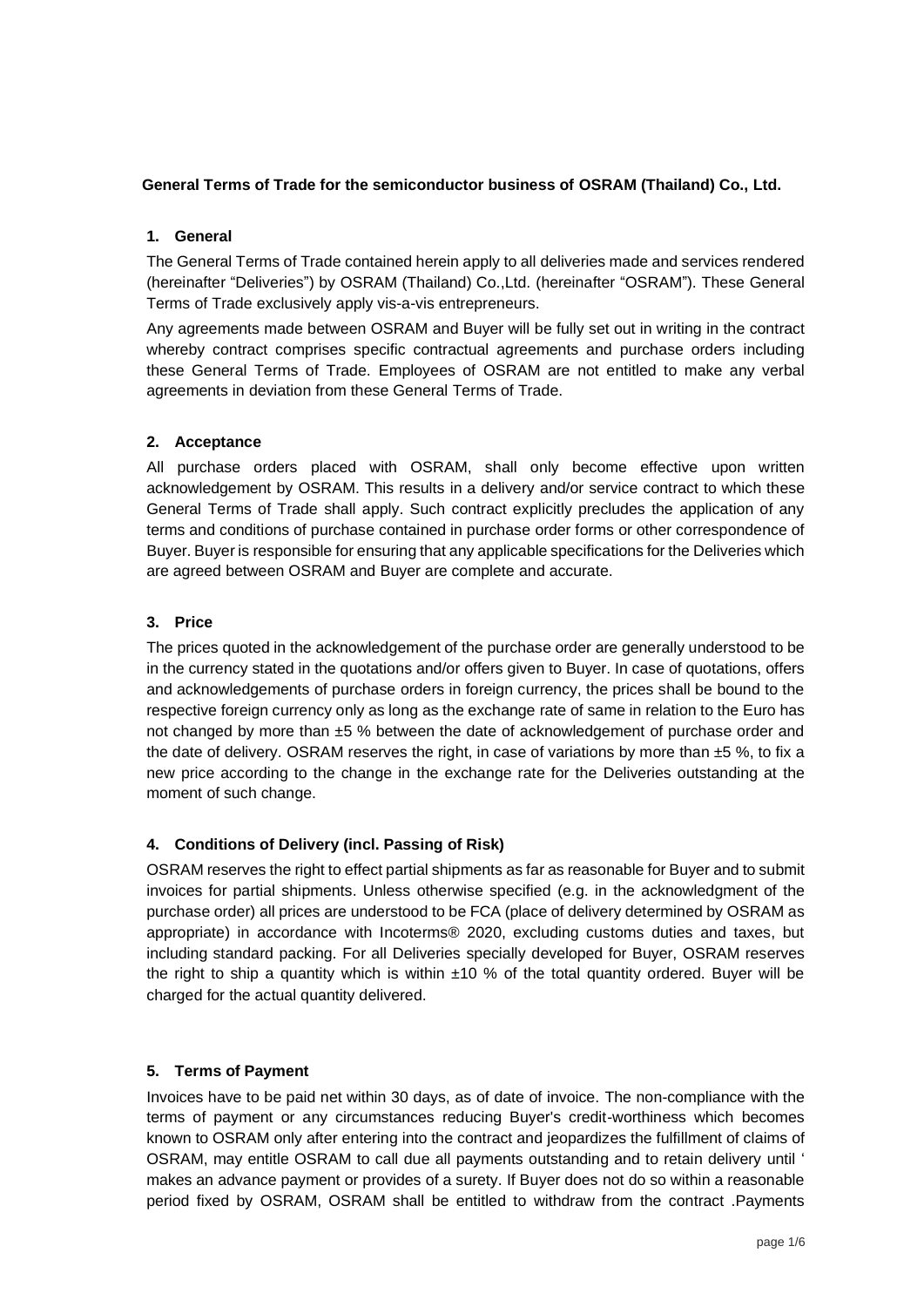overdue shall be charged subsequently with past-due interest of 9 percentage points per annum above the applicable basic interest rate, as of the first day of their falling overdue. The option of enforcement of a higher damage remains unaffected. In case of default of payment, Buyer shall bear the risk for currency exchange losses incurred against the claim in Euro on the due date.

Buyer shall only be entitled to offsetting and retention rights to the extent that Buyer's counterclaims have been finally determined by a non-appealable court decision, are undisputed or have been accepted by OSRAM. This restriction shall not apply to counterclaims of Buyer for defects or partial non-performance of the contract resulting from the same contract as the claims of OSRAM.

## **6. Time of Delivery, Change of Purchase Order (incl. Assembly and Errection)**

If OSRAM is responsible for the delay (hereinafter referred to as "Delay") and Buyer has demonstrably suffered a loss therefrom, the liability of OSRAM for damages in addition to performance shall be limited to a total of 5 % of the price of that part of the Deliveries which due to the Delay could not be put to the intended use. Buyer's claims for damages in lieu of performance shall be limited to 30% of the price of that part of the Deliveries which due to the Delay could not be put to the intended use. This shall not apply in cases of liability based on intent, gross negligence, or due to loss of life, bodily injury or damage to health. Rescission of the contract by Buyer based on statute is limited to cases where the OSRAM is responsible for the Delay. The above provisions do not imply a change in the burden of proof to the detriment of Buyer.

# **7. Reservation of Property Rights**

Until complete payment of all invoices, the Deliveries listed in any given purchase order shall remain the property of OSRAM.

#### **8. Intellectual Property Rights**

By selling Deliveries to Buyer, OSRAM shall in no case convey any intellectual property rights or copyrights (hereinafter "IPR") to Buyer. Buyer agrees to hold OSRAM harmless against any claim, expense or loss resulting from the infringement of IPR arising from compliance with Buyer's designs, specifications, or instructions unless Buyer proves that the infringement of the IPR was not caused by its fault. OSRAM agrees to hold Buyer harmless if any justified claims resulting from the infringement by the Deliveries used in conformity with the delivery and/or service contract of IPR applicable in the country of the place of delivery are being asserted against Buyer and if Buyer has notified OSRAM promptly in writing of such assertion. OSRAM reserves the right to choose appropriate means of defense, including settlements out of court. Should it not be possible for Buyer to use the Deliveries under reasonable circumstances, OSRAM liability shall be limited to, at its discretion, (i) changing or replacing the Deliveries or(ii) acquiring, at its own expense, the right to use the Deliveries so that it constitutes no infringement of IPR. If this is impossible for OSRAM under reasonable conditions, Buyer may rescind the contract or reduce the remuneration pursuant to the applicable statutory provisions. OSRAM's liability to pay damages is governed by Article 13 (Exclusion and Limitation of Liability). Claims of Buyer are subject to a statute of limitations as prescribed by the applicable laws. Claims of Buyer shall be excluded if Buyer is responsible for the infringement of an IPR or if Buyer conceded infringement. Claims of Buyer shall also be excluded if the infringement of the IPR is caused (i) by designs, specifications or instructions made by Buyer, (ii) by a type of use not foreseeable by OSRAM, (iii) by modifications by Buyer, or (iv) by a combination with components and/or services not provided by OSRAM.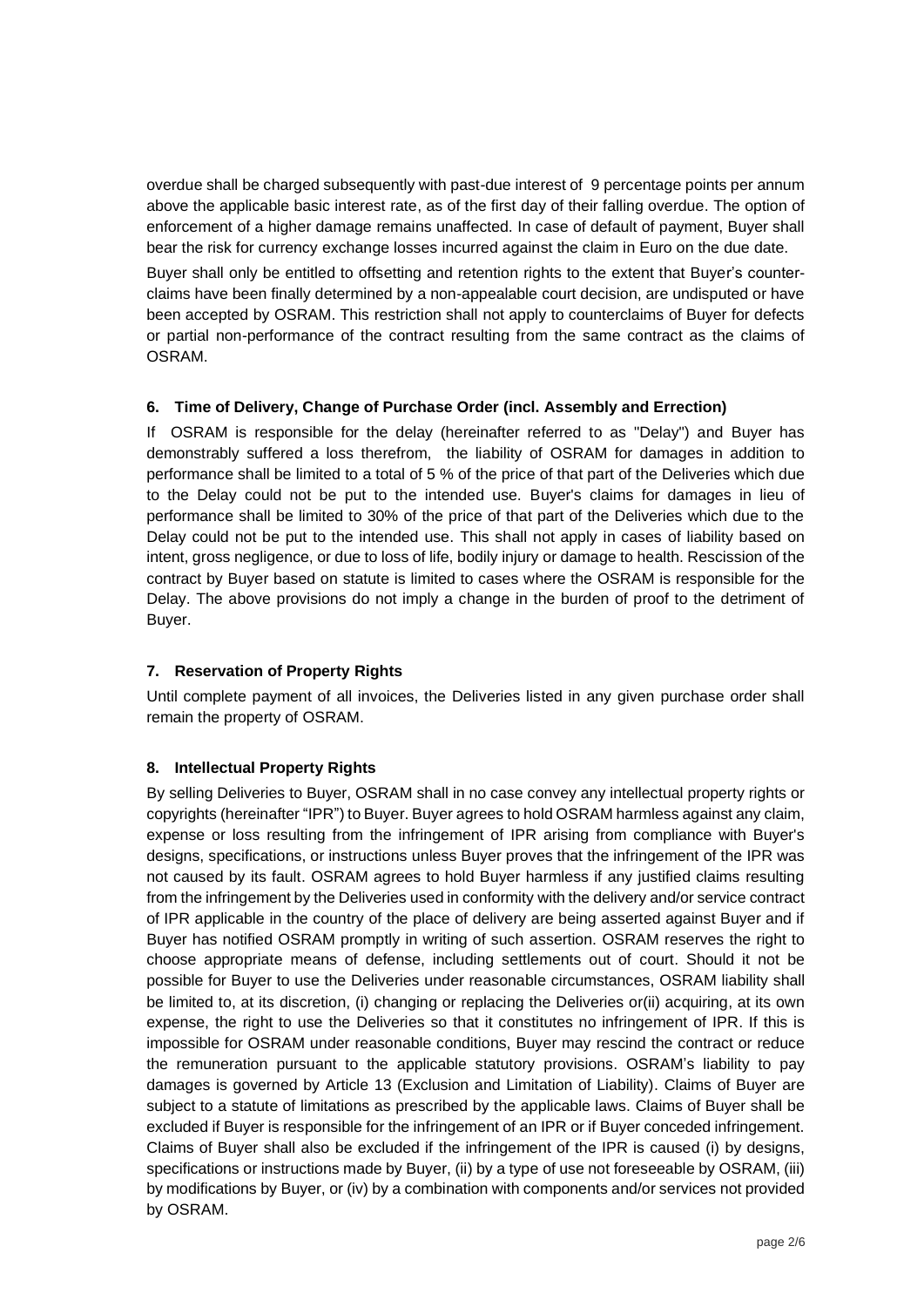#### **9. Software**

For software programs, pertaining documents, and all subsequent additions, Buyer shall have a non-exclusive, non-sublicensable and non-transferable right of use with the Deliveries provided that it remains unchanged, is used within the agreed performance parameters, and on the agreed equipment unless otherwise provided in a software license agreement between OSRAM and Buyer. All other rights shall remain with OSRAM or the program author respectively. Buyer ensures that – except where necessary for use of the Deliveries as intended in the contract – these programs, documents, and subsequent additions are not accessible to third parties or in third countries without OSRAM's express consent. Buyer shall not, under any circumstances reverse engineer, reverse compile, decompile, decrypt or disassemble the software, in whole or in part, except to the extent expressly authorized by OSRAM or applicable statutory law (e.g. in case of deliveries to Germany article Art 69e German Copyright Act and in case of deliveries to Austria Art § 40e Austrian Copyright Act).

## **10. Trade Acceptance**

The acceptance test shall be carried out by Buyer without undue delay. Should the take-over be delayed by reason of circumstances outside OSRAM's responsibility, the written communication of readiness for dispatch by OSRAM to Buyer shall be considered the date of delivery. In the absence of any written communication of inability to take delivery by Buyer within the time for taking delivery, the Deliveries shall be deemed accepted by Buyer. The criteria for acceptance or refusal shall be, in case of Deliveries specially developed for Buyer, the specifications or test conditions jointly agreed upon or, in case of standard Deliveries, the data sheets issued by OSRAM which were effective at the moment of placing of purchase order.

#### **11. Warranty (incl. Impossibility of Performance)**

OSRAM warrants that the Deliveries will materially comply with the agreed upon specifications and are free from defects in material and workmanship. OSRAM's obligations under this warranty shall be discharged, at its option, by repairing, replacing, or giving credit for defective Deliveries, except otherwise agreed between OSRAM and Buyer. The period of warranty is 12 months (except for software products), as of the acceptance of the Deliveries by Buyer (see Article 10 – Trade Acceptance).

Buyer has to give OSRAM notice in writing of any defects, stating sufficient reasons, immediately but within 14 days as of delivery of the Deliveries at the latest. Any defects that could not be detected within that period in spite of careful examination must be communicated to OSRAM, in writing and stating sufficient reasons, immediately after becoming known. The warranty shall also be excluded, if the Deliveries, after their acceptance, are defective due to misuse, neglect or accident or are handled not in conformity with the instructions recommended or given by OSRAM. No warranty shall apply to any defects of Deliveries which are due to any modification or alteration by persons other than OSRAM's authorized personnel or which have been received from any source other than OSRAM or its authorized resellers. Returns shall only be accepted after prior consent by OSRAM and shall be accompanied by an OSRAM Return Material Authorization (RMA) number obtained from OSRAM. For return shipment, Buyer shall use OSRAM's original packing in order to avoid any damage of the Deliveries. In case of justified warranty claims, OSRAM shall bear the transportation cost. In case of unjustified complaints, Buyer shall reimburse OSRAM for all expenses arising from such complaints (including but not limited to transportation costs) unless the Buyer proves that even when exercising due care the Buyer could not realize that the complaint was unjustified. Any claims of Buyer beyond the obligations under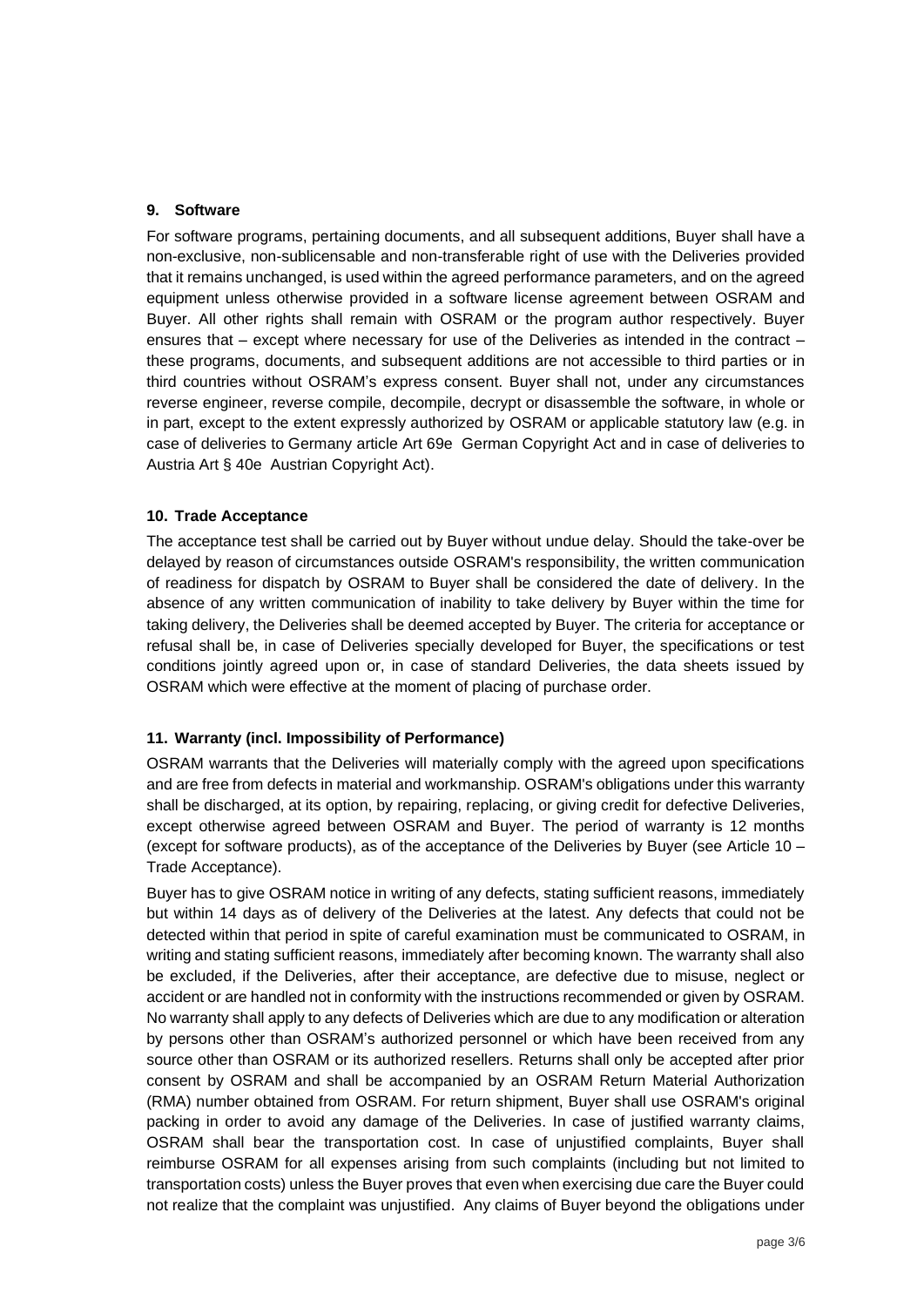this warranty are excluded. If the Deliveries contain software, OSRAM warrants that the software will not fail to meet its programming specification and workmanship at the time of delivery when properly installed and used on the hardware defined by OSRAM. OSRAM does not warrant that the software meets requirements specified by Buyer, is error-free or without interruption. No warranty applies for defects that appear due to, including but not limited to incorrect storage of data medium, supplementary installation of other outside software, operating system modifications or hardware modifications or similar events. The warranty for software and for any updates or upgrades of existing software or parts of it is limited to a period of 3 months from the date of Buyer's acceptance of the Deliveries.

# **12. Force Majeure**

OSRAM shall not be liable for delays and damages caused by cancellation or postponement of the delivery of the Deliveries due to force majeure conditions. Force majeure conditions include all circumstances beyond OSRAM's control which OSRAM could not have reasonably anticipated and whose consequences OSRAM could not have reasonably avoided or overcome. Force majeure conditions include but are not restricted to: natural disaster, war, civil war, insurrections, strikes, fires, floods, earthquakes, labor disputes, epidemics or pandemics, governmental regulations and/or similar acts, freight embargoes, unforeseeable operating, traffic or shipment disturbances, unforeseeable lack of labor forces, energy, raw materials or auxiliary materials. Strikes, legitimate lockouts, boycotts and other labor disputes are considered force majeure conditions even when OSRAM itself is the target of or a participant of said actions. In the event of an epidemic or pandemic, this provision shall also apply if the epidemic or pandemic had already occurred when the contract was concluded, provided that OSRAM was not aware of its effects on the contract and could not foresee them as likely.

Force majeure conditions affecting a subcontractor hired by OSRAM shall also be deemed a force majeure condition for OSRAM. In the event that the force majeure conditions continue for a period of 3 consecutive months (or in the event that the delay is reasonably expected by OSRAM to extend for a period of 3 consecutive months), OSRAM shall be entitled to cancel all or any part of the contract without any liability or responsibility towards Buyer.

#### **13. Exclusion and Limitation of Liability**

Apart from warranties expressly stated herein and subject to the provisions below, in no event shall OSRAM be liable to Buyer in contract, tort (including negligence) or otherwise for loss or damage to property, loss of use, loss of anticipated revenues, interruption of operation, expenses including costs of capital, claims from Buyer's client(s), loss of profits or revenues or for any indirect, incidental or consequential loss or damage whatsoever.

The aforementioned limitations of liability do not apply in case of willful intent, gross negligence, liability for personal injury, product liability claims and in case of culpable breach of material contractual obligations. Material contractual obligations are those obligations which need to be complied with to reach the purpose of the contract and on the fulfillment of which Buyer usually relies and may reasonably rely on.

Insofar as OSRAM is liable according to the previous provision, the maximum overall liability for OSRAM for damages to property and financial losses not entailed by personal injury shall be limited to the total price of the corresponding accepted order, as long as OSRAM did not act intentionally or grossly negligently. This does not apply if, as an exception, the foreseeable damage typically occurring for the contract concluded is higher. In this case, liability is limited to the higher foreseeable damage. The aforementioned provisions do not imply a change to the burden of proof to Buyer's detriment.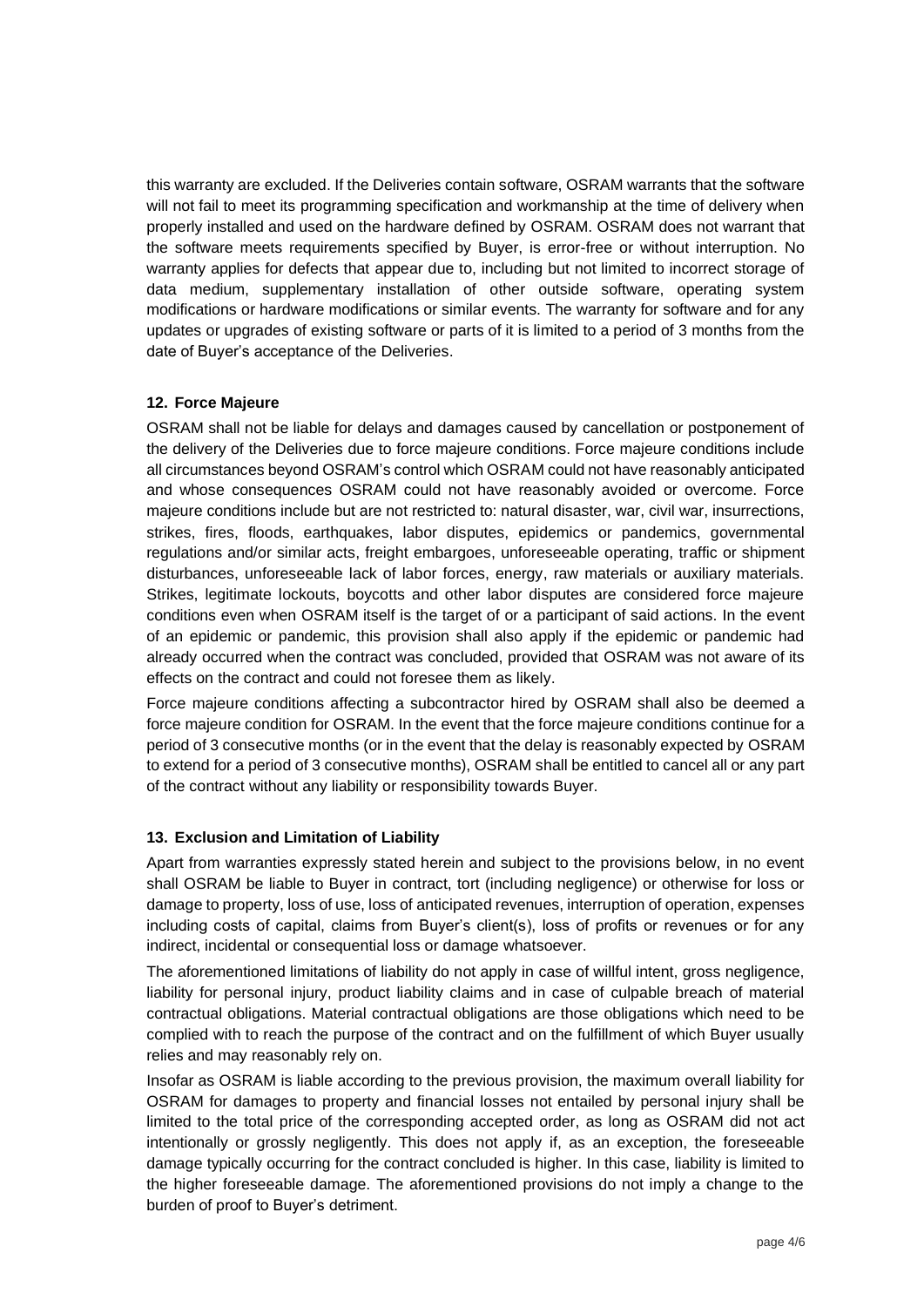## **14. Indemnification**

If OSRAM incurs any liability towards any third party for any loss or damage howsoever arising in connection with the performance of the contract with Buyer or supply of the Deliveries to Buyer, Buyer shall indemnify, defend and hold OSRAM harmless to the extent that OSRAM's liability is limited as stated in this General Terms of Trade. This obligation shall not apply if Buyer proves that the loss or damage was not caused by his fault.

## **15. Confidentiality**

Buyer acknowledges that all technical, commercial and financial data disclosed to Buyer by OSRAM is OSRAM's confidential information. Buyer shall not disclose any such confidential information to any third party and shall not use any such confidential information for any purpose other than as agreed between OSRAM and Buyer. If a non-disclosure agreement between OSRAM and Buyer was concluded, such non-disclosure agreement shall prevail.

## **16. Data Protection**

OSRAM and Buyer authorize to release to the respective other party and any of its affiliates any and all personal or professional data that is necessary or desirable for administration and/or fulfilment of any individual purchase order and these General Terms of Trade.

OSRAM and Buyer undertake to fully comply with any applicable personal data protection laws in applicable jurisdictions, especially with the General Data Protection Regulation (GDPR). OSRAM and Buyer shall ensure compliance with all legal data provisions including but not limited to the GDPR, particularly in regard to the lawfulness of data processing under joint controllership. OSRAM and Buyer shall take all necessary technical and organizational measures to ensure that the rights of data subjects, in particular those pursuant to Articles 12 to 22 GDPR, are guaranteed at all times within the statutory time limits. Buyer indemnifies OSRAM for any loss or damages, including, but not limited to, fees, fines and financial penalties under any applicable personal data protection laws.

# **17. Export Compliance**

If Buyer transfers goods (commodities, software, technology) delivered by OSRAM or works and services performed by OSRAM to a third party Buyer shall comply with all applicable national and international (re-) export control regulations (e.g. regulations of the European Union, regulations of the United States). If required to enable authorities or OSRAM to conduct export control checks, Buyer, upon request by OSRAM, shall promptly provide OSRAM with all information pertaining to the particular end customer, the particular destination and the particular intended use of goods, works and services provided by OSRAM, as well as any export control restrictions existing. OSRAM shall not be obliged to fulfill the respective contract or any order placed hereunder if such fulfillment is prevented by any impediments arising out of national or international foreign trade or customs requirements or any embargoes or other sanctions.

#### **18. Other Matters**

All delivery and/or service contracts shall exclusively be governed by the laws of Thailand. The application of the UN-Convention on Contracts for the International Sale of Goods dated 11 April 1980 (CISG) and of Private International Law is excluded.